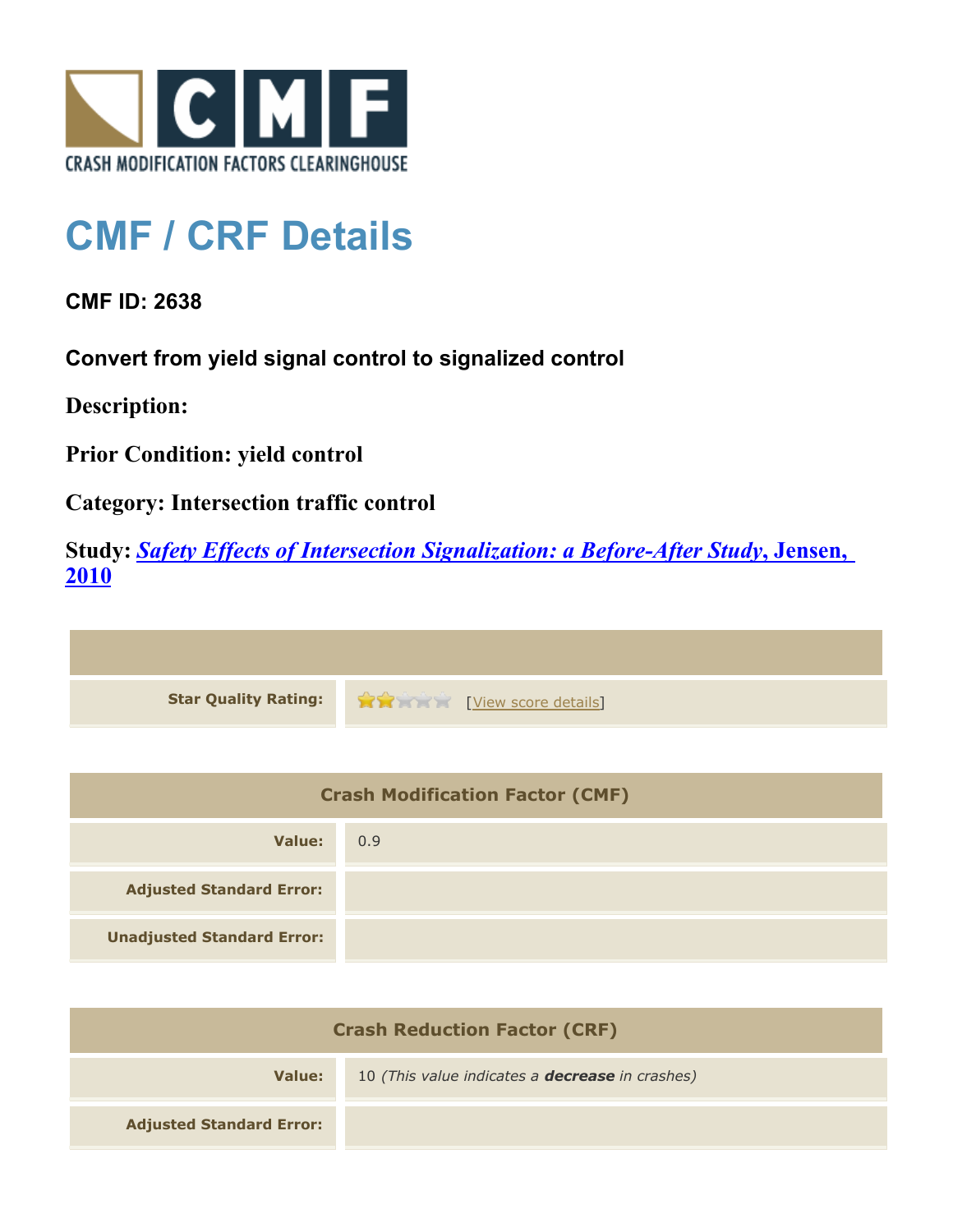| <b>Applicability</b>       |                       |
|----------------------------|-----------------------|
| <b>Crash Type:</b>         | Left turn, Right turn |
| <b>Crash Severity:</b>     | All                   |
| <b>Roadway Types:</b>      | Not Specified         |
| <b>Number of Lanes:</b>    |                       |
| <b>Road Division Type:</b> |                       |
| <b>Speed Limit:</b>        |                       |
| <b>Area Type:</b>          | Urban                 |
| <b>Traffic Volume:</b>     |                       |
| <b>Time of Day:</b>        | All                   |

## *If countermeasure is intersection-based*

| <b>Intersection Type:</b>         | Roadway/roadway (not interchange related) |
|-----------------------------------|-------------------------------------------|
| <b>Intersection Geometry:</b>     | 3-leg, 4-leg, More than 4 legs            |
| <b>Traffic Control:</b>           | Signalized                                |
| <b>Major Road Traffic Volume:</b> |                                           |
| <b>Minor Road Traffic Volume:</b> |                                           |

| <b>Development Details</b>      |              |
|---------------------------------|--------------|
| <b>Date Range of Data Used:</b> | 1976 to 2004 |
| <b>Municipality:</b>            | Copenhagen   |
| State:                          |              |